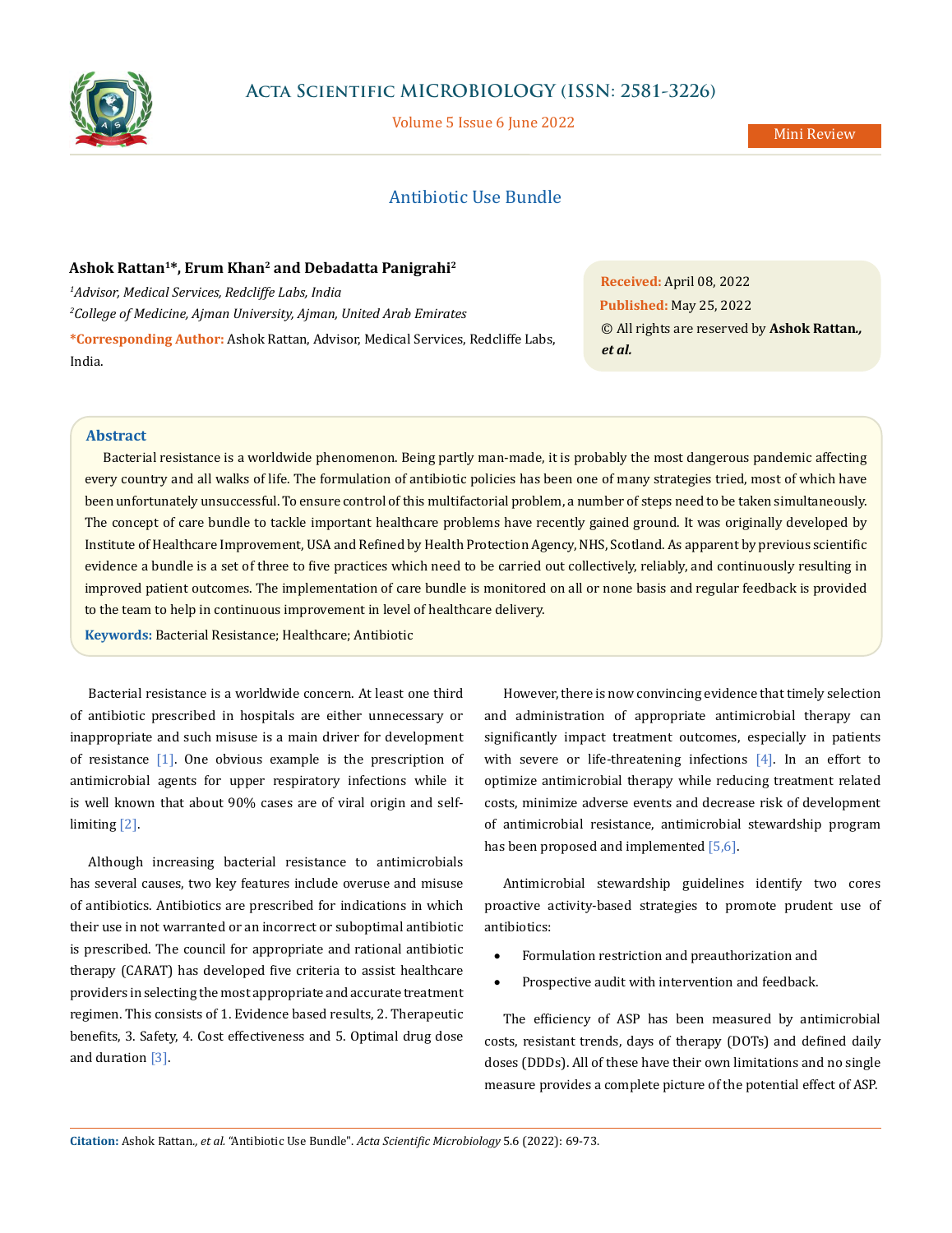#### **Antibiotic Use Bundle**

Clinicians have been carrying out sequential management steps for numerous conditions for years, some of these steps have been formerly collated together as protocols. Nevertheless, compliance has always been a challenge. The concept of a bundle has been developed to act as a cohesive unit to ensure all steps of care are reliably delivered and adequately documented. This approach reduces unwarranted clinical variation, prevents avoidable morbidity and results in reduced length of hospital stay and improved patient outcome.

Care bundles consist of a group of key evidence-based actions instituted over a specific timeframe. They are distilled from scientific evidence and ideally should consist of between 3 to 5 elements whose compliance can be monitored in a yes or no format. All elements of the care bundle need to be implemented for compliance and rapid feedback provided to caregiver. Care bundles are a practical method of taking policies and guidelines right to the bedside of the patients rather than confining them to the realm of committee and multidisciplinary teams.

All elements of the care bundle are crucial, if one element is left out, the process is likely to fail. They are a grouping of best practices with respect to disease process that individually improve care, yet when applied together result in substantial greater improvement. The science behind the care bundle should be established enough that it should be considered standard of care and bundle elements should be dichotomous so that compliance can be measured as yes or no at the same time and space. In addition, the care bundle would also avoid the piecemeal application of proven therapies in favor of an "all or none" approach.

The application of the care bundle relies upon a mixture of cognitive (education), administrative (recording), and behavioral (feedback of results) methods. These are then used to achieve quality improvement in healthcare delivery.

The care bundle approach has been well established as a method to optimize process delivery in healthcare, as endorsed by the Institute for Healthcare Improvement "100,000 Lives Campaign" in the USA and the Department of Health "Saving Lives" program in the UK. The following Care bundles already exist in critical care settings:

- Central vascular catheter maintenance bundle
- Catheter associated urinary tract infection care bundle
- Peripheral vascular catheter care bundle
- Surgical site infection prevention bundle
- • *Clostridium difficile* infection care
- VAP bundle
- Severe sepsis resuscitation bundle (6 hours)
- Severe sepsis management bundle (24 hours)
- • Maintenance bundle for use in the community.

It has been demonstrated that noncompliance with the 6-hour sepsis bundle was associated with a greater than two-fold increase in hospital morbidity. Noncompliance with 24-hour sepsis bundle resulted in 76% increase in risk for hospital death. There is also evidence that compliance with CARTI care bundle lead to zero infection in ICU and in VAP [7].

The following antimicrobial care bundle elements for antibiotic use in acute care hospitals have been proposed:

#### **Initiation bundle** [8]**:**

- • Clinical rationale for antibiotic initiation is documented
- Collect and submit sample material for smears and cultures to the laboratory
- A suitable antibiotic selected in accordance with local policy and risk class
- Antibiotic ordered as per plan (name, dose, route, frequency and tentative duration)
- Removal of foreign body or ID, as appropriate, is considered.

#### **Day 3 bundle** [3]**:**

- Was an antibiotic plan documented (name, dose, route, frequency and planned duration?)
- Review of diagnosis after lab reports?
- If positive microbiology results, was there any adaptation: streamlining or discontinuation
- Was IV  $\rightarrow$  oral switch considered and implemented
- Were all four above mentioned steps followed?

#### **For surgical prophylaxis** [8]:

- The chosen agent is in line with local guidelines for the operational and for the patient
- Timing of first dose in 30 min to 1 hour before incision
- Stop antibiotic by 24 hours after the pre operative dose.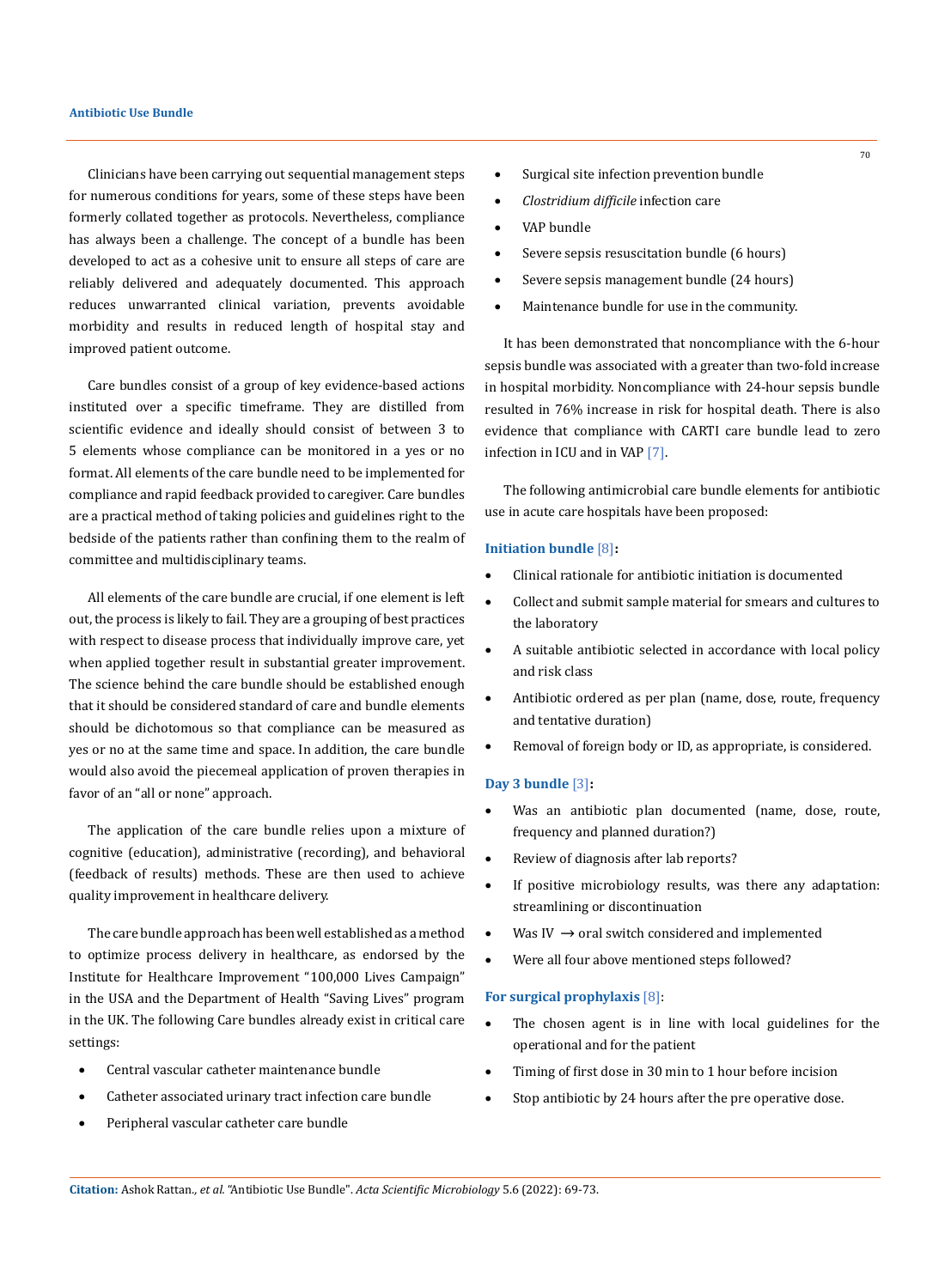#### **Operationalization of antibiotic bundle**

Templates need to be created and used to make entering the information easy for the prescriber figure 1, it is assumed that a hospital antibiotic policy has already been developed and available for use. To start with, the responsibility of monitoring and reviewing antimicrobial prescription needs to be delegated to either one person (pharmacologist/pharmacist) or a team consisting of a pharmacologist/pharmacist and microbiologist with active support from infection control (infection prevention) nurse, data needs to be entered daily figure 2,3,4,5. To detect 20% increase in compliance with care bundle using a beta of 0.2 and an alpha of 0.05, at least 85 antibiotic orders must be reviewed. The job description of the antimicrobial bundle team or officer must include daily review of all patients' culture and antimicrobial therapy. After in depth reviews and comparisons with existing local antimicrobial policy, changes should be suggested if required, directly to the medical team. Institutes should be required to organize and participate in at least a weekly in-service program focused on its own antibiogram.

|                                                                                          |                 |              |  | <b>Fortis Hospital</b>                          |  |                        |  | <b>Antimicrobial Use Bundle Data Collection Form (Summary)</b>                                |                       |  |
|------------------------------------------------------------------------------------------|-----------------|--------------|--|-------------------------------------------------|--|------------------------|--|-----------------------------------------------------------------------------------------------|-----------------------|--|
| <b>Audit Date</b>                                                                        | <b>Adm Date</b> |              |  | <b>Consultant Team</b>                          |  |                        |  | Specialty<br>Med / Surg / HDU / Paeds                                                         |                       |  |
| <b>Hospital No</b>                                                                       | <b>Audit No</b> |              |  | Age:<br>Yr/Mth                                  |  | Gender<br>M/F          |  | Ward                                                                                          |                       |  |
| <b>Antimicrobial</b>                                                                     |                 | Dose<br>Freq |  | Route                                           |  | <b>Valid</b><br>period |  | Diagnosis / Site of<br>infection                                                              | Indication<br>$code*$ |  |
|                                                                                          |                 |              |  |                                                 |  |                        |  |                                                                                               |                       |  |
|                                                                                          |                 |              |  |                                                 |  |                        |  |                                                                                               |                       |  |
| *Indication codes A = Community Acquired C= Surgical Prophylaxis D = Medical Prophylaxis |                 |              |  | B4 = Other infection, B5 = From Other Hospital) |  |                        |  | B = Hospital Acquired (B1 = Post operative, B2 = Indvelling device related, B3 = C.difficile, |                       |  |

**Figure 1**







| <b>Fortis Hospital</b><br><b>Antimicrobial Use Bundle Data Collection Form: Day 3</b> |                                                                                                 |                            |                 |  |  |  |  |  |  |
|---------------------------------------------------------------------------------------|-------------------------------------------------------------------------------------------------|----------------------------|-----------------|--|--|--|--|--|--|
|                                                                                       | <b>Care Bundle Element</b>                                                                      | <b>Evident</b><br>Yes / No | <b>Comments</b> |  |  |  |  |  |  |
|                                                                                       | Was an antibiotic plan documented (name, dose,<br>route, frequency & planned duration ?)        |                            |                 |  |  |  |  |  |  |
| 2                                                                                     | Review of diagnosis after lab reports?                                                          |                            |                 |  |  |  |  |  |  |
| 3                                                                                     | If positive microbiology results, was there any<br>adaptation : streamlining or discontinuation |                            |                 |  |  |  |  |  |  |
| 4                                                                                     | Was IV -> oral switch considered $&$<br>implemented                                             |                            |                 |  |  |  |  |  |  |
| 5                                                                                     | Were all four above mentioned steps followed?                                                   |                            |                 |  |  |  |  |  |  |
|                                                                                       |                                                                                                 |                            |                 |  |  |  |  |  |  |
|                                                                                       | Total no, care bundle elements evident                                                          | % Compliance               |                 |  |  |  |  |  |  |

**Figure 4**



**Figure 5**

The following information should be collected:

- Patient demographic
- Infection characteristics,
- Antimicrobial therapy
- Patient outcome: length of stay and eradication of pathogen.

Quality indicators to be monitored and shared with care givers: 1. documentation of treatment rationale, 2. collection and submission

**Citation:** Ashok Rattan*., et al.* "Antibiotic Use Bundle". *Acta Scientific Microbiology* 5.6 (2022): 69-73.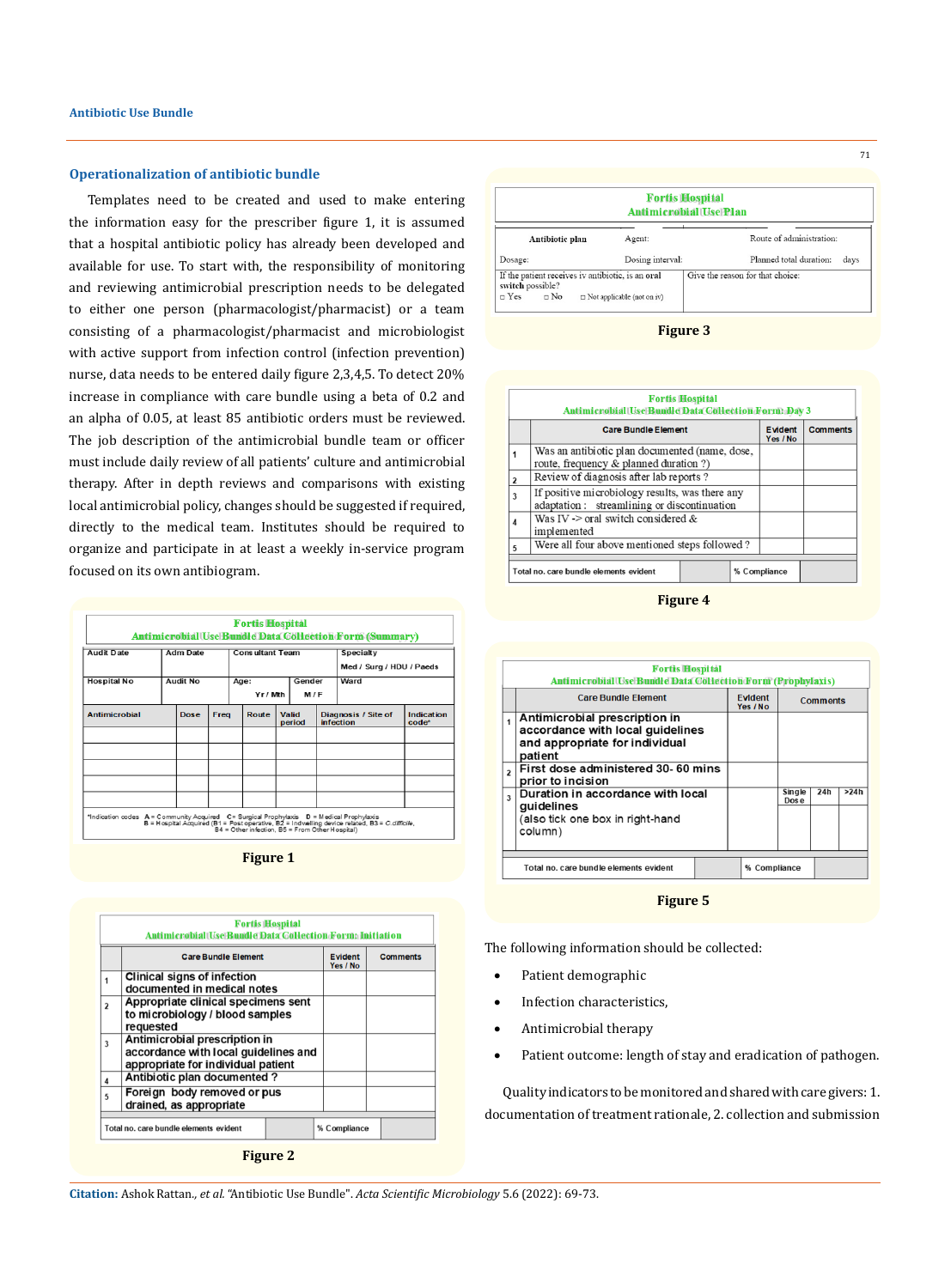of relevant samples for culture, 3. appropriate empirical selection of antimicrobial according to institutional guidelines, 4. Antibiotic plan (which should indicate name of antibiotic chosen, dose, route, frequency and planned duration) and 5. Appropriate de-escalation.

Toth [9] from Michigan, USA reported on implementation of this antimicrobial care bundle in a 903-bed tertiary care institute. During the retrospective control phase (September through November 2007) there was no ASP pharmacist involved subsequently during the intervention phase (February through April 2008) a pharmacist performed prospective audit and provided feedback. A total of 160 patients (80 in control and 80 in intervention groups) and 442 antibiotic orders were evaluated. In the intervention phase, 168 interventions were made with an acceptance rate of 91%. Following implementation of the ASP, compliance with the care bundle improved. Prescriber documentation of the indication for therapy improved from 95% to 100%, de-escalation improved from 72% to 90% and compliance with all quality indicators rose from 16% to 54%, with daily prospective audit and feedback provided by the ASP team. Between control and intervention groups, there was no statistically significant difference in the mortality rate or length of stay; pathogen eradication improved from 90% to 98%. As a result of the intervention, the median duration of therapy was reduced from eight to six days.

However, Fleet [10] from Lewisham Hospital, NHS Trust, reported that in their hospital the bundle was found to be complex and frequently attracted non-applicable as the response, they subsequently proposed two simpler bundles

The antimicrobial initiation bundle suggested by Fleet has the following components:

- Two relevant clinical signs of infections are documented in the medical notes
- working diagnosis including severity of infection is documented
- Appropriate clinical specimen sent for microscopy, culture and susceptibility before starting antimicrobial therapy.
- Antimicrobial is selected according to local guidelines and is appropriate for individual patient
- First dose of antimicrobial administered within 4 hours of prescription.

The 48-hour review care bundle has the following elements:

- Diagnosis confirmed by consultant and clinical indication for antimicrobial recorded
- Microbiology results checked and initial choice of antimicrobial reviewed regarding possible de-escalation or stopping therapy.
- Route of administration reviewed and possibility of IV to oral switch evaluated
- Dose and frequency reviewed in relation to clinical progress and laboratory findings including renal functions and therapeutic drug monitoring results.
- Duration and treatment or next review data recorded on drug chart and end point documented.

Fleet reports that clinicians found its application easy and compliance rose from previously 50% to over 80%. The proposed bundles thus provided a simple, reproducible measure of quality of antibiotic management and have been incorporated in the "Principles of antibiotic management" published by the hospital.

While interventions targeting the point of prescription may have a limited impact because of the usual empirical nature of this prescription, formal reassessment of antibiotic therapy after two to four days. When the clinical evolution and microbiological results are available, it may lead to modifications of the prescription and might contribute to more appropriate use of antibiotics.

Manuel., *et al*. (2010) [11] estimated the impact of a standardized review of intravenous antibiotic therapy three days after prescription in two internal medicine wards of a university hospital in Switzerland. In one ward, they assessed the charts of patients under intravenous antibiotic therapy using a standardized review process and provided feedback to the prescriber. There was no intervention in the other ward. The allocation was crossed after six months between the two wards. There were 204 courses of antibiotic therapy included in the intervention period and 226 in the control period. An antibiotic course review resulted in a recommendation for modification in 46% of cases. Time to treatment modification was 22% shorter in the intervention periods compared with the control periods (3.9 + 5.2 days vs 5.0  $+ 6.0$  days,  $P = 0.007$ ). Compared to the control group, patients in the intervention group consumed fewer antibiotics, but the intervention did not significantly change the overall antibiotic consumption of the two hospitals.